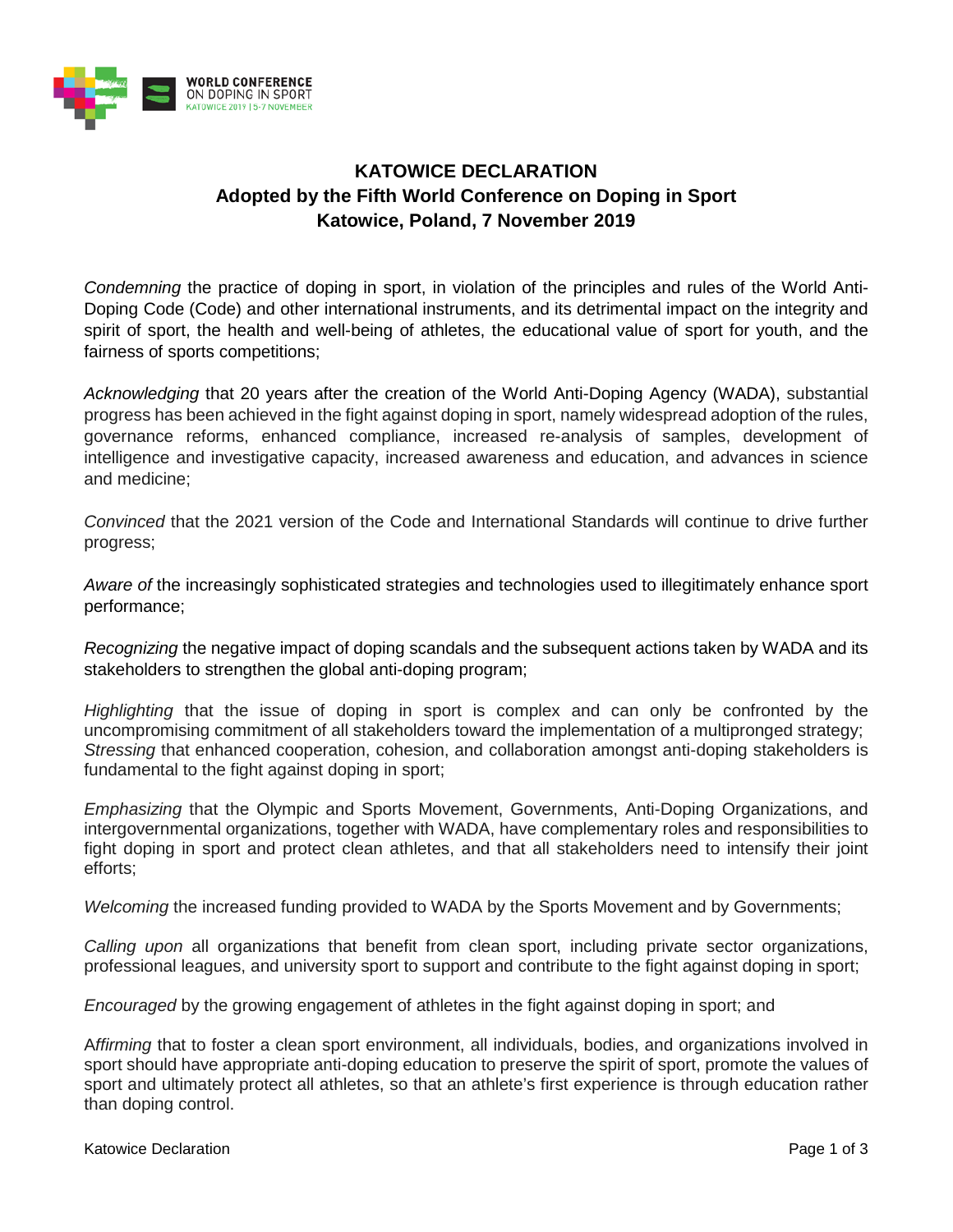

## **The World Conference:**

### **As to the Review and Amendment of the World Anti-Doping Code and International Standards**

- 1. *Reaffirms* that the improvement in, strict implementation of, and monitoring of compliance with the Code and International Standards is essential for an efficient fight against doping in sport; and
- 2. *Welcomes* the decisions of WADA's Foundation Board and Executive Committee to approve, respectively, the revisions to the Code and International Standards, which, following an extensive and transparent global consultation process, will come into force on 1 January 2021.

#### **As to the World Anti-Doping Agency**

- 3. *Recognizes and fully supports* the essential role played by WADA as the world regulator in antidoping in sport, and *enjoins* all stakeholders to reiterate and strengthen their support;
- 4. *Encourages* WADA to: continue leading the fight against doping in sport; use all means available to provide support and guidance to enhance anti-doping capacity amongst all Signatories; enforce compliance with the Code and International Standards; and ensure appropriate consequences for non-compliance; and
- 5. *Commends* the Olympic Movement and Governments for the reiterated commitment to provide equal funding of WADA's approved annual core budget and *stresses* the need to ensure WADA has the appropriate level of resources to fulfill its mission.

#### **As to the Olympic and Sports Movement**

- 6. *Requires* all stakeholders of the Olympic and Sports Movement, in particular, the International Olympic Committee, International Paralympic Committee, International Sports Federations, National Olympic Committees, National Paralympic Committees, and other Major Event Organizers to implement and be fully compliant with the Code and International Standards;
- 7. *Urges* all stakeholders of the Olympic and Sports Movement to strengthen cooperation amongst each other as well as with Governments, Anti-Doping Organizations and delegated third parties such as the International Testing Agency with a view to enhancing anti-doping capacity across all sports disciplines and regions of the world; and
- 8. *Encourages* all stakeholders of the Olympic and Sports Movement to use all means available to reiterate the importance of protecting clean athletes and to promote the values of clean sport.

#### **As to the National and Regional Anti-Doping Organizations**

9. *Requires* National and Regional Anti-Doping Organizations to implement and be fully compliant with the Code and International Standards; and